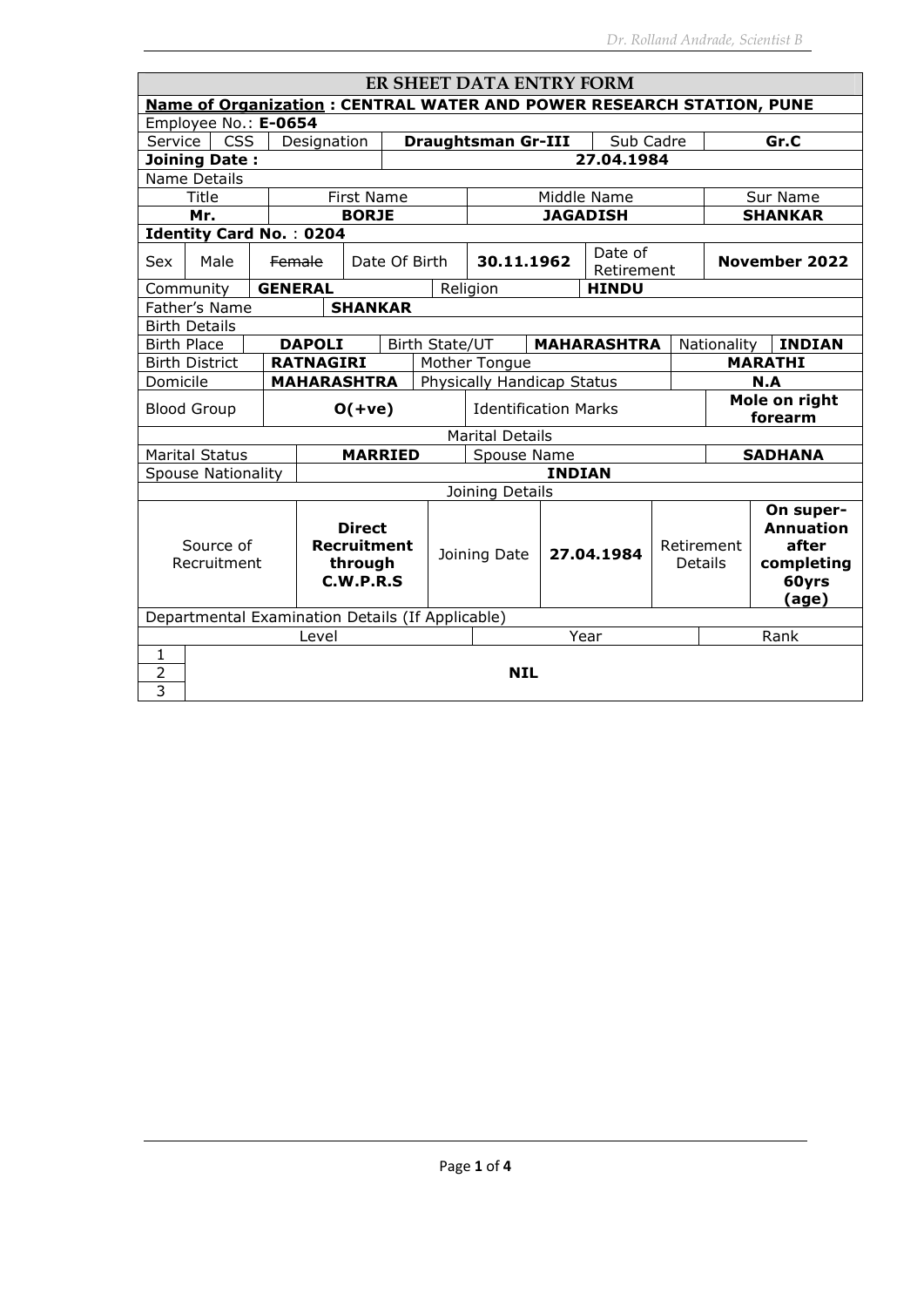| Remarks (if any)       |                |      |       |       |  |  |
|------------------------|----------------|------|-------|-------|--|--|
|                        | Language known | Read | Write | Speak |  |  |
| Indian Languages Known |                |      |       |       |  |  |
|                        | Hindi          |      |       |       |  |  |
|                        | Marathi        |      |       |       |  |  |
| Foreign Languages      |                |      |       |       |  |  |
|                        | English        |      |       |       |  |  |

## Details of deputation (if applicable)

| Name of the Office | Post held at that     | Name of post                | Period of deputation |      |  |
|--------------------|-----------------------|-----------------------------|----------------------|------|--|
|                    | time in parent office | (selected for<br>deputation | Since                | From |  |
|                    |                       |                             |                      |      |  |
|                    | <b>NIL</b>            |                             |                      |      |  |

## Details of Foreign Visit

| SI.<br>No. | Place of Visit | Date of<br>visit | Post held at<br>that time | is a<br>personal or<br>official visit | Whether it   Details of visit |
|------------|----------------|------------------|---------------------------|---------------------------------------|-------------------------------|
|            |                |                  |                           |                                       |                               |

## Transfer/Posting Detail (if applicable)

| Place                                                                        | Period of posting |                           |  |  |
|------------------------------------------------------------------------------|-------------------|---------------------------|--|--|
|                                                                              | Since             | From                      |  |  |
| <b>Central Water &amp; Power</b><br><b>Research Station, Pune-</b><br>411024 | 27.04.1984        | <b>Continuing service</b> |  |  |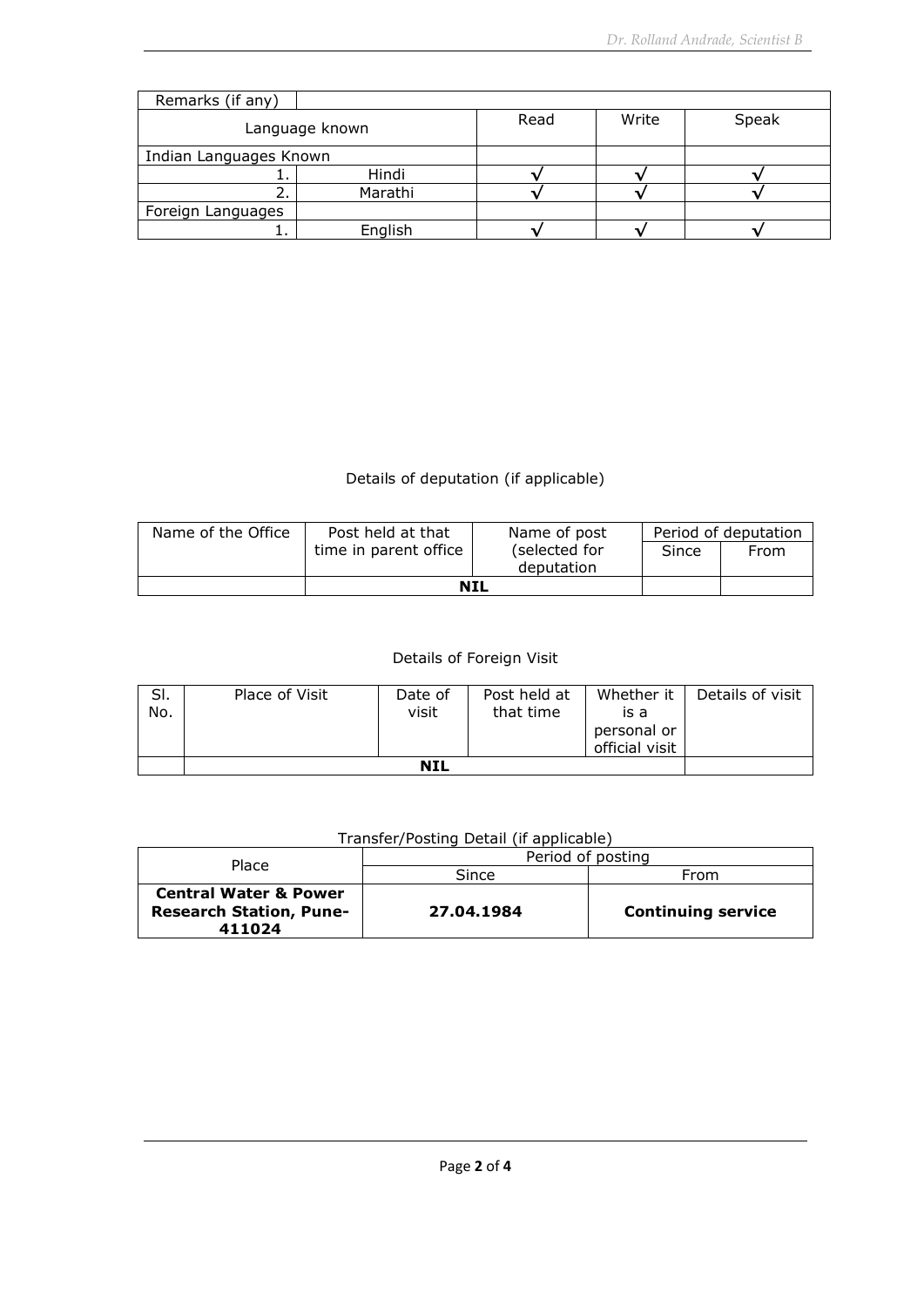|                                                                              |                                |                                                        |                                           |                                                                   |                                  |                              | QUALIFICATION (Use extra photocopy sheets for multi qualifications, experience, training, awards details) |  |
|------------------------------------------------------------------------------|--------------------------------|--------------------------------------------------------|-------------------------------------------|-------------------------------------------------------------------|----------------------------------|------------------------------|-----------------------------------------------------------------------------------------------------------|--|
| Qualification                                                                |                                | Discipline                                             |                                           |                                                                   | Specialization 1                 |                              |                                                                                                           |  |
| <b>SSC</b>                                                                   |                                | <b>All Subjects</b>                                    |                                           |                                                                   |                                  | <b>NA</b>                    |                                                                                                           |  |
| Year                                                                         |                                | Division                                               | <b>CGPA</b>                               |                                                                   | Specialization 2                 |                              |                                                                                                           |  |
| 1978                                                                         |                                | 2 <sup>nd</sup><br>52%                                 |                                           | <b>NA</b>                                                         |                                  |                              |                                                                                                           |  |
| Institution                                                                  |                                | University                                             |                                           | Place                                                             |                                  |                              | Country                                                                                                   |  |
| A.G High                                                                     |                                |                                                        |                                           |                                                                   |                                  |                              |                                                                                                           |  |
| School, Dapoli                                                               |                                | <b>NA</b>                                              |                                           | <b>DAPOLI</b>                                                     |                                  |                              | <b>INDIA</b>                                                                                              |  |
| Qualification                                                                |                                | Discipline                                             |                                           |                                                                   | Specialization 1                 |                              |                                                                                                           |  |
| <b>ITI</b>                                                                   |                                | <b>Draughtsman (Mech)</b>                              |                                           |                                                                   |                                  |                              | NA                                                                                                        |  |
| Year                                                                         |                                | Division                                               |                                           | <b>CGPA</b>                                                       |                                  |                              | Specialization 2                                                                                          |  |
| 1980                                                                         |                                | <b>First</b>                                           |                                           | 84%                                                               |                                  |                              | <b>NA</b>                                                                                                 |  |
| Institution                                                                  |                                | University                                             |                                           | Place                                                             |                                  |                              | Country                                                                                                   |  |
| I.T.I                                                                        |                                | Govt. Of                                               |                                           | <b>RATNAGIRI</b>                                                  |                                  |                              | <b>INDIA</b>                                                                                              |  |
| <b>RATNAGIRI</b>                                                             |                                | <b>Maharashtra</b>                                     |                                           |                                                                   |                                  |                              |                                                                                                           |  |
|                                                                              |                                |                                                        | <b>EXPERIENCE</b>                         |                                                                   |                                  |                              |                                                                                                           |  |
| Type of Posting                                                              |                                |                                                        |                                           |                                                                   | Level                            |                              |                                                                                                           |  |
| <b>Permanent</b>                                                             |                                |                                                        |                                           |                                                                   | N.A                              |                              |                                                                                                           |  |
| Designation                                                                  |                                |                                                        |                                           |                                                                   | <b>Present Position</b>          |                              |                                                                                                           |  |
| <b>Draughtsman Gr-III</b>                                                    |                                |                                                        |                                           |                                                                   | <b>Draughtsman Gr-III</b>        |                              |                                                                                                           |  |
| Ministry                                                                     |                                |                                                        |                                           |                                                                   | Department                       |                              |                                                                                                           |  |
| Mo.W.R                                                                       |                                | A.E.S.D                                                |                                           |                                                                   |                                  |                              |                                                                                                           |  |
| Office                                                                       |                                |                                                        |                                           |                                                                   | Place                            |                              |                                                                                                           |  |
| <b>Central Water &amp; Power</b><br><b>Research Station, Pune-</b><br>411024 |                                | <b>PUNE</b>                                            |                                           |                                                                   |                                  |                              |                                                                                                           |  |
|                                                                              | Experience Subject             | Period of Posting                                      |                                           |                                                                   |                                  |                              |                                                                                                           |  |
| Major                                                                        |                                | Minor                                                  |                                           |                                                                   | From                             | To                           |                                                                                                           |  |
| <b>Machine Drawing</b>                                                       |                                | <b>NA</b>                                              |                                           |                                                                   | 27.04.1984<br>Continuing         |                              |                                                                                                           |  |
|                                                                              |                                |                                                        |                                           |                                                                   |                                  |                              | Note:-Refer the Annexure to fill above Major, Minor Subjects and below given training subject             |  |
|                                                                              |                                |                                                        | <b>TRAINING</b>                           |                                                                   |                                  |                              |                                                                                                           |  |
| <b>Training Year</b>                                                         |                                | <b>Training Name</b>                                   |                                           |                                                                   |                                  |                              | <b>Training Subject</b>                                                                                   |  |
| 2014                                                                         |                                | <b>Training Course on</b>                              |                                           |                                                                   |                                  |                              | <b>Computer Basics</b>                                                                                    |  |
|                                                                              | <b>Computer Basics and IT</b>  |                                                        |                                           |                                                                   |                                  |                              |                                                                                                           |  |
| Level                                                                        | Institute Name, Place          |                                                        |                                           | <b>Field Visit</b><br>Field Visit Place (within India)<br>Country |                                  |                              |                                                                                                           |  |
| <b>NA</b>                                                                    | <b>C.W.P.R.S, PUNE</b>         |                                                        |                                           | --                                                                |                                  |                              | <b>NA</b>                                                                                                 |  |
| Sponsoring                                                                   |                                | Period of Training                                     | Duration                                  |                                                                   |                                  |                              | Result                                                                                                    |  |
| Authority                                                                    | From                           | To                                                     |                                           | in Weeks)                                                         |                                  | √                            | Qualified                                                                                                 |  |
| <b>C.W.P.R.S,</b>                                                            | 05 August                      | 07 August                                              |                                           | -                                                                 |                                  | $\overline{\phantom{a}}$     | Not Qualified                                                                                             |  |
| <b>PUNE</b>                                                                  | 2014                           | 2014                                                   |                                           |                                                                   |                                  |                              |                                                                                                           |  |
| <b>Training Year</b>                                                         |                                | <b>Training Name</b>                                   |                                           |                                                                   |                                  |                              | <b>Training Subject</b>                                                                                   |  |
| 2015                                                                         |                                | <b>Auto CAD Fundamentals</b>                           |                                           |                                                                   |                                  |                              | <b>CAD Drawing</b>                                                                                        |  |
| Level                                                                        |                                | <b>Field Visit</b><br>Institute Name, Place<br>Country |                                           |                                                                   | Field Visit Place (within India) |                              |                                                                                                           |  |
| $- -$                                                                        |                                | <b>ATI Hyderabad</b><br>Hyderabad, Andhra Pradesh      |                                           |                                                                   |                                  |                              |                                                                                                           |  |
| Sponsoring                                                                   |                                | Period of Training                                     |                                           | Duration                                                          | Result                           |                              |                                                                                                           |  |
| Authority                                                                    | From                           |                                                        |                                           | in Weeks)                                                         |                                  | $\checkmark$                 | Qualified                                                                                                 |  |
| <b>C.W.P.R.S,</b><br><b>PUNE</b>                                             | 23 <sup>rd</sup> March<br>2015 |                                                        | To<br>27 <sup>th</sup> March<br>1<br>2015 |                                                                   |                                  | $\qquad \qquad \blacksquare$ | Not Qualified                                                                                             |  |